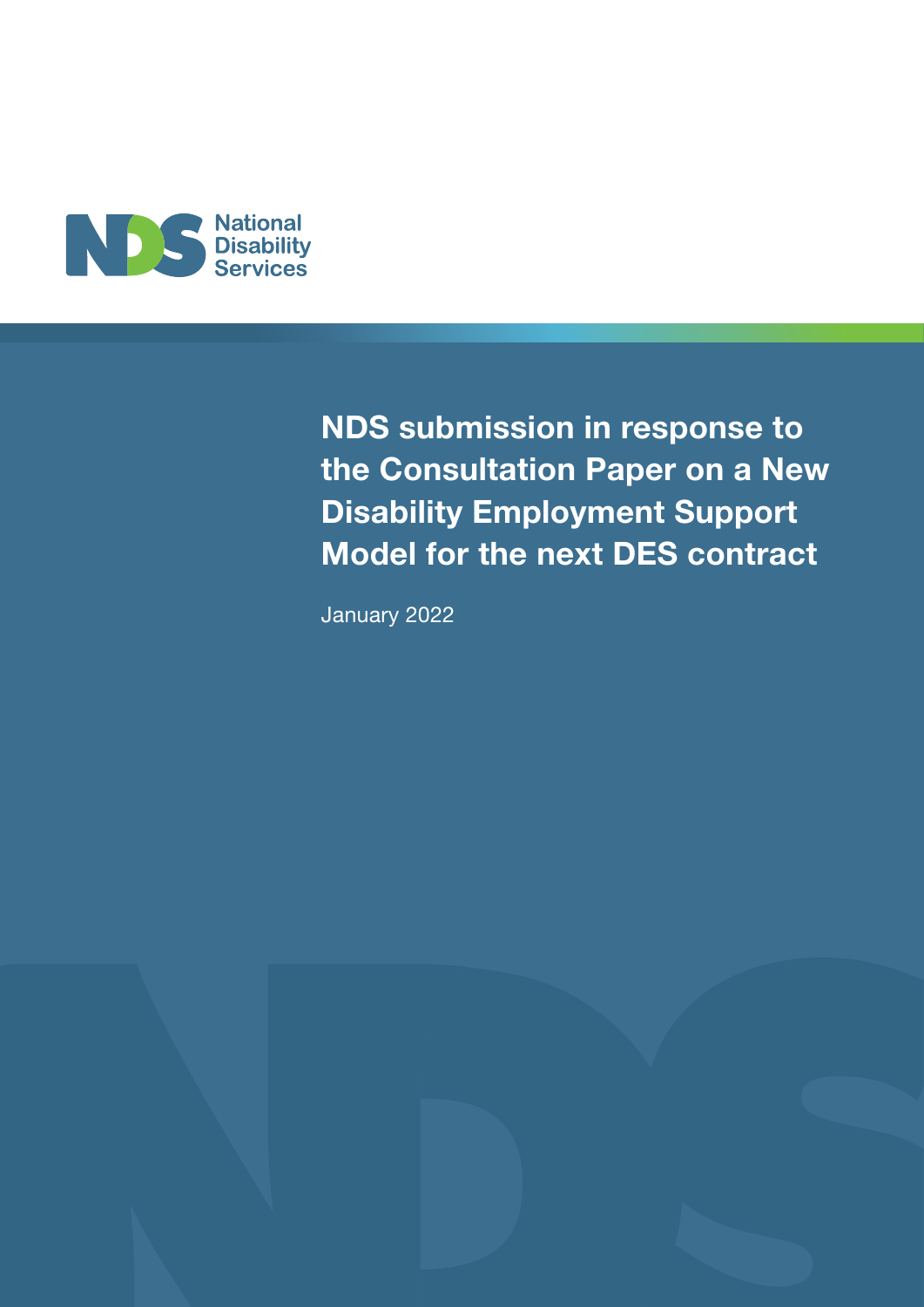### NDS submission in response to the Consultation Paper on a New Disability Employment Support Model for the next DES contract

NDS welcomes this opportunity to provide a submission in response to the Consultation Paper on a new Disability Employment Support Model for the next Disability Employment Services (DES) contract. NDS is concerned that the current timetable is too short to enable reform of aspects of the DES program that need urgent attention before the start of a new contract. Consequently, in addition to addressing elements of the questions identified in the consultation paper we have also focused on specific areas of concern. NDS remains committed to working closely with both our membership and DSS in the period leading up to the introduction of the new DES contract.

The DES program has already undergone significant reform over the last year. Two previously eligible cohorts have been removed because of Federal budget reforms and the New Employment Services Model (NESM) will compete with DES for participants over the next two years. The government has expressed concern at the number of participants now accessing DES and the corresponding increase in program spend.

There is a perception that current DES employment outcome rates have been poor. Issues that need to be considered to help lift these rates include an inflexible risk adjusted funding model, excessive administration and compliance costs and the use of abstract benchmark hours to determine work capacity and an employment outcome. Current DES assessment and eligibility provisions continue to hinder access for people with disability.

NDS members have strongly indicated that they would like to see the service delivery model further refined in any future DES program. A longer period of trialing different service delivery models focusing on current best practice needs to be undertaken, like the DESE trial of the NESM. This is more likely to produce a fit for purpose service model reflecting the supports required by jobseekers and employees with disability. Consequently, NDS recommends that the current DES contract be extended until at least 30 June 2024.

This new DES program should remain distinct from NESM and be more closely aligned to the NDIS. This alignment would ensure that DES could potentially assist the many tens of thousands of people with disability of workforce age to gain and maintain employment, in accordance with the Disability Employment strategies that have been developed by the Commonwealth government.

People with disability, particularly those eligible for the NDIS are a cohort that evidence demonstrates are unlikely to be adequately assisted by NESM. A closer alignment of any new DES program with the NDIS will also ensure that jobseekers and employees with disability are able to access employment supports that allow for individual choice and control and participant centric service design and delivery.

This new DES program should provide a holistic service model that allows people with disability to enjoy a career over the course of their working lives. Participants should be able to access or easily re-access DES when support may be required. These supports could include but not be limited to, school to work transition, assistance to find and keep a job, career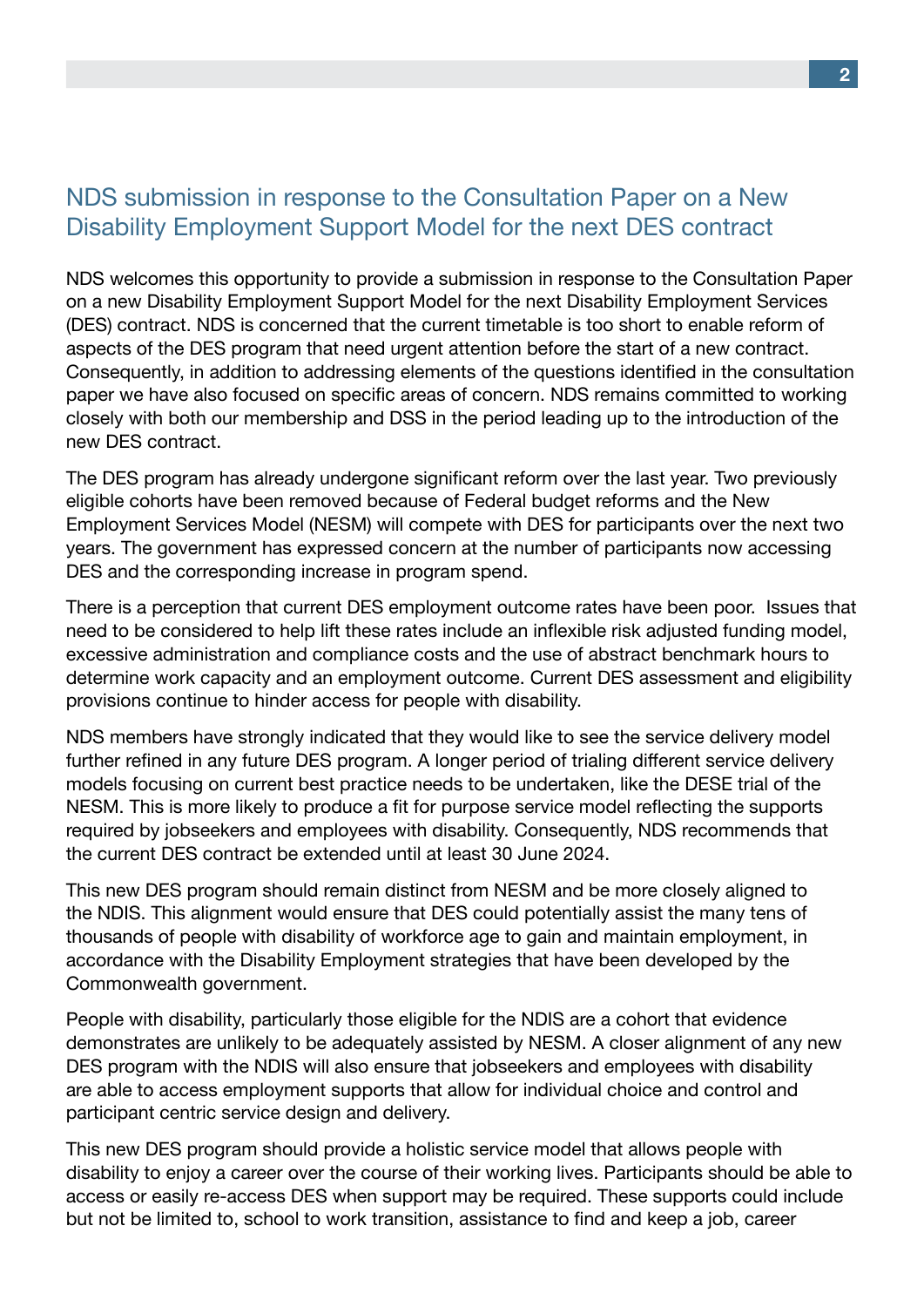transition or progression support, gaining a qualification, post graduate employment assistance and enhanced Work Assist support that enables a change of employer if current employment cannot be maintained.

DES should identify and deliver employment and career outcomes that ensure the current extremely low workforce participation rate for people with severe disability of 27.2% is significantly improved (Source: [ABS 2020](https://www.abs.gov.au/articles/disability-and-labour-force#data-download)).

The DES program has been working with increased numbers of mature age cohort participants, particularly in the past 12 months. Over that period the number of DES participants aged 65+ has increased from 10,082 (3.2%) to 16,201 (5.2%). There are now more DES participants aged 65+ than there are participants aged under 21. The outcome rates for the 65+ cohort have not kept pace with the increase in participants. By December 2021 65+ participants had increased to 5.2% but achieved 2.6% of 26-week outcomes, while mature age participants (55 and older) make up 33.3% of total participants but achieved 22.2% of 26-week outcomes.

The various age cohorts in DES will need different types of employment supports. NDS recommends the Government investigate various employment support programs for aged jobseekers offered locally and overseas to ascertain which elements of these programs could be incorporated into DES.

NDS recommends that the DES program be significantly overhauled so that it supports the achievement of higher levels of successful employment outcomes for the next contract. We would like to see DES service cohorts more reflective of the program when it was first established in 1986.

## Refining the Assessment process and eligibility gateway

Assessment guidelines should recognise the differences in people's employment support needs. Assessors with specialist knowledge would be better able to estimate how an individual's impairment would impact on their work capacity.

The [WHO Disability Assessment Schedule 2.0](http://www.who.int/classifications/icf/whodasii/en/) could be the basis for the development of an appropriate assessment method. Work capacity is the product not just of an individual's impairment but the way that impairment affects their motivation and emotional life and their interactions with their social and physical environment. A bio-psycho-social assessment recognises these multiple influences on work capacity.

Apart from determining eligibility for income support, it makes no sense to retain a bureaucratic process for trying to predict future work capacity in hour-bands without reference to a particular job. Currently an individual's employment benchmarks and their identified barriers to employment do not correlate well. People motivated to work but assessed as having a work capacity of less than 8 hours a week should be allowed access to DES.

Assessment should not be based solely on barrier and deficits. DES providers rightly focus on jobseekers' attributes and strengths that enhance their likelihood of gaining employment. Assessments are often conducted too quickly and fail to identify all relevant factors.

As noted in the Boston Consulting Group's Review of the ESAt process, eligibility for DES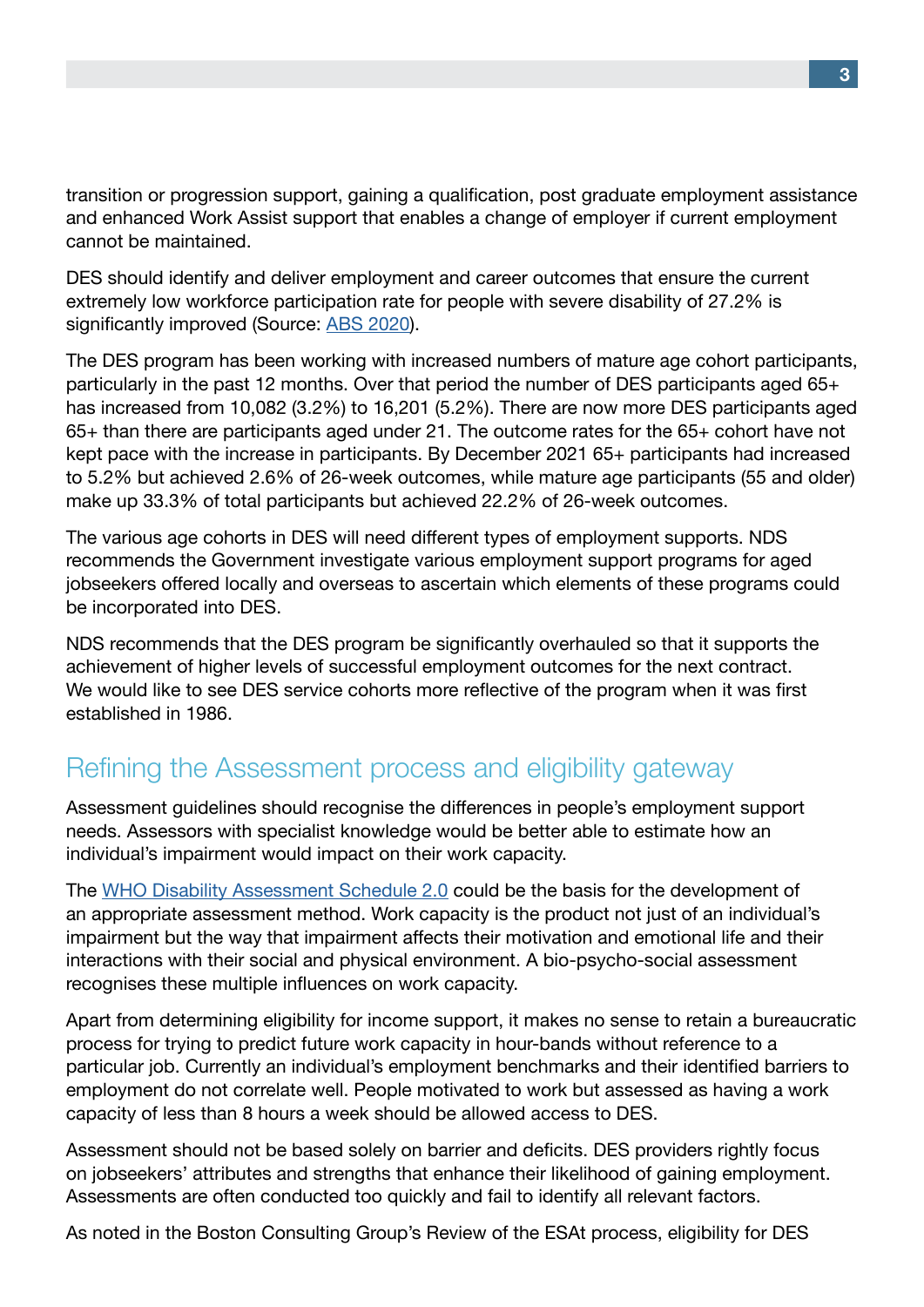should be optimized to ensure access for those who would benefit most compared to baseline outcomes. The ESAt process should be refined to ensure accuracy and consistency in decision-making under current selection criteria.

It is imperative that the assessment process be reformed before any new funding model is introduced. This is another reason why the current DES contract should be extended.

## Potential DES participants and eligibility

It is strongly recommended that every person with a disability who has support needs to gain and maintain employment be eligible for any new DES program.

NDIS participants with plans that include Supports in Employment or those moving from a transition program (e.g. SLES) into the open labour market should be eligible. An additional cohort of jobseekers receiving Jobseeker/Youth Allowance with an ESAt identifying the need for ongoing support should also be eligible.

DES eligibility should largely reflect Part II, Section 8, Paragraph 1 of the DSA 1986 (Cth) which identifies a target group as below:

The target group consists of persons with a disability that:

- (a) is attributable to an intellectual, psychiatric, sensory or physical impairment or a combination of such impairments;
- (b is permanent or likely to be permanent; and
- (c) results in:
	- (i) a substantially reduced capacity of the person for communication, learning or mobility; and
	- (ii) the need for ongoing support services.

People with disability who meet the above criteria, are not in receipt of income support and who are disengaged from training or employment should be eligible. Receipt of income support is not always an appropriate proxy for determining disadvantage for this cohort. For example, eligibility for income support may be affected by parents' circumstances, or because young people may lack the willingness or ability to engage with Services Australia to claim income support payments.

## Mutual Obligations for future DES participants

NDS does not believe that it is appropriate for service providers to be policing participants' mutual obligation requirements. This role should be undertaken by Services Australia. Service fees have never been linked to mutual obligation requirements, so removing this role should not adversely affect provider income.

DES should be a service that eligible people with disability in receipt of activity tested income support can participate in to satisfy their mutual obligation requirements. Participants who fail to engage in the service and meet participation requirements should be exited from DES and transferred to an Enhanced Services provider in NESM.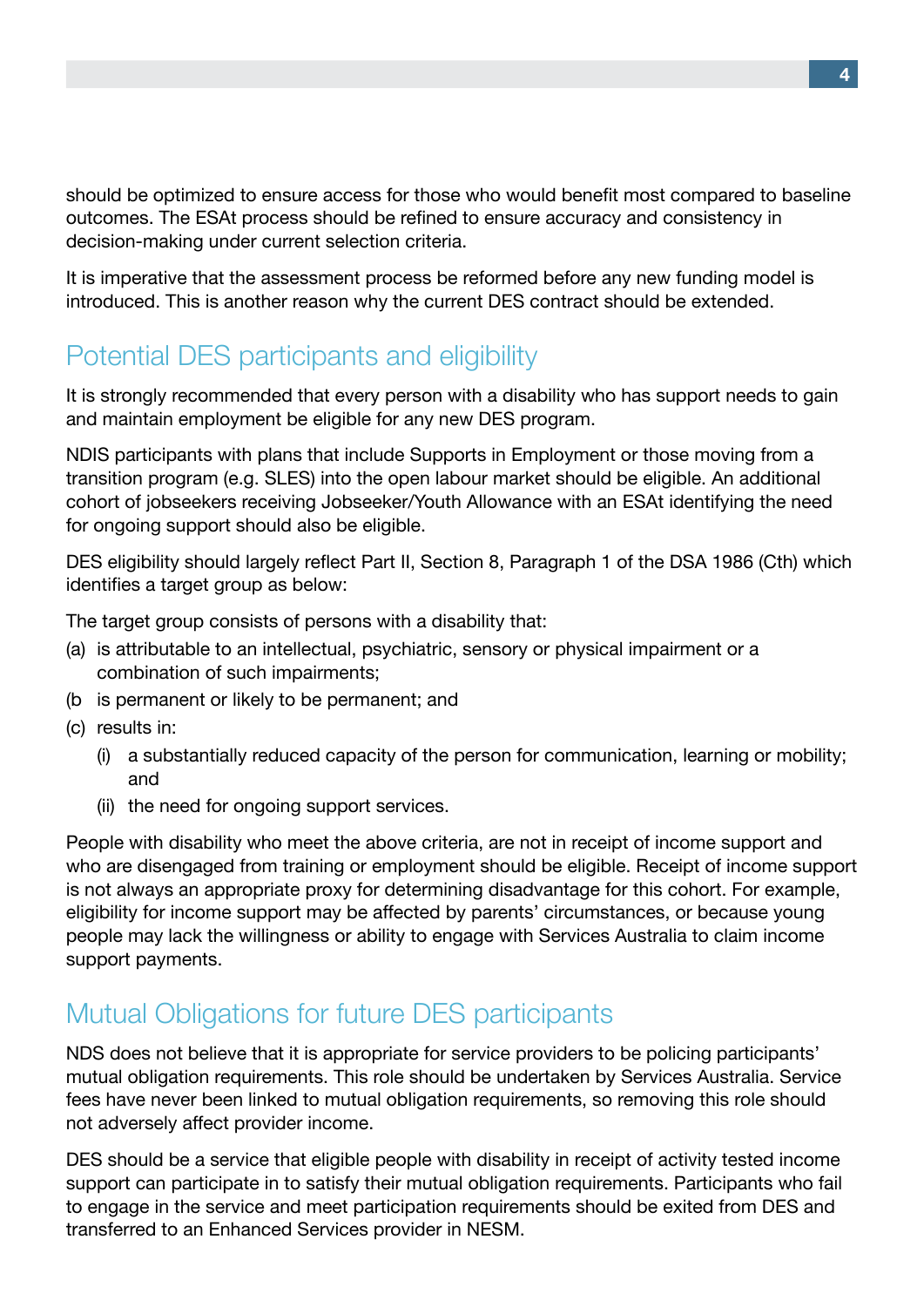## The Funding Structure

NDS recommends that there be thorough modelling of the real cost of achieving sustainable employment outcomes for people with disability (recognising the different costs required to support cohorts such as intellectual and learning disability and autism), prior to the introduction of any new funding structure. To complement this modelling, it is recommended that there be an examination of the cost structures of current best practice DES provision. The funding structure should ideally recognize the different support costs for service provision to specialist cohorts.

One potential funding structure that could be trialed might resemble that used in the mainstream Transition to Work program, with a reduced outcome fee for placing a participant in cumulative employment for 4, 12, 26 and 52 weeks. The current payment structure for Transition to Work includes an Upfront Payment a 12-week Outcome Payment and Sustainability Outcome Payments intended to drive high performance. The three payment elements providers can receive are:

- An Upfront Payment of \$6,028 (GST inclusive) per Place per annum paid on a quarterly basis with the expectation that an Outcome Performance Target will be achieved
- A 12 Week Employment Outcome payment of \$3,980.90 (GST inclusive) paid
- A Sustainability Outcome Payment of \$3,980.90 (GST exclusive) achieved over the 14 consecutive weeks that immediately follow a 12 Week Employment Outcome

The existing hourly employment benchmarks are a subjective and artificial method of determining outcomes for people with disability who are likely to have multiple barriers to employment and who may never have held a job. A more useful approach would involve participants working with providers to determine the hours they are capable of working, by incorporating the methodology used in the Disability Pre-employment Instrument (DPI).

Employment outcomes in the new model could be based on the following:

- 3 hours per week (for participants with an NDIS plan)
- 7.6 hours
- 15.2 hours
- 22.8 hours

Outcome fees are based on a minimum of 7.6 hours and a sliding scale adopted for outcomes that increase depending on the extra hours worked in a week.

Ongoing support would be a core component in the new structure paid as a block fee that allows providers to deliver support on an as needs basis across their caseload.

## Assessing the true cost of DES service provision using a social return on investment approach

Participants with disability who gain employment will create cost savings for society in several key areas. These savings include the following: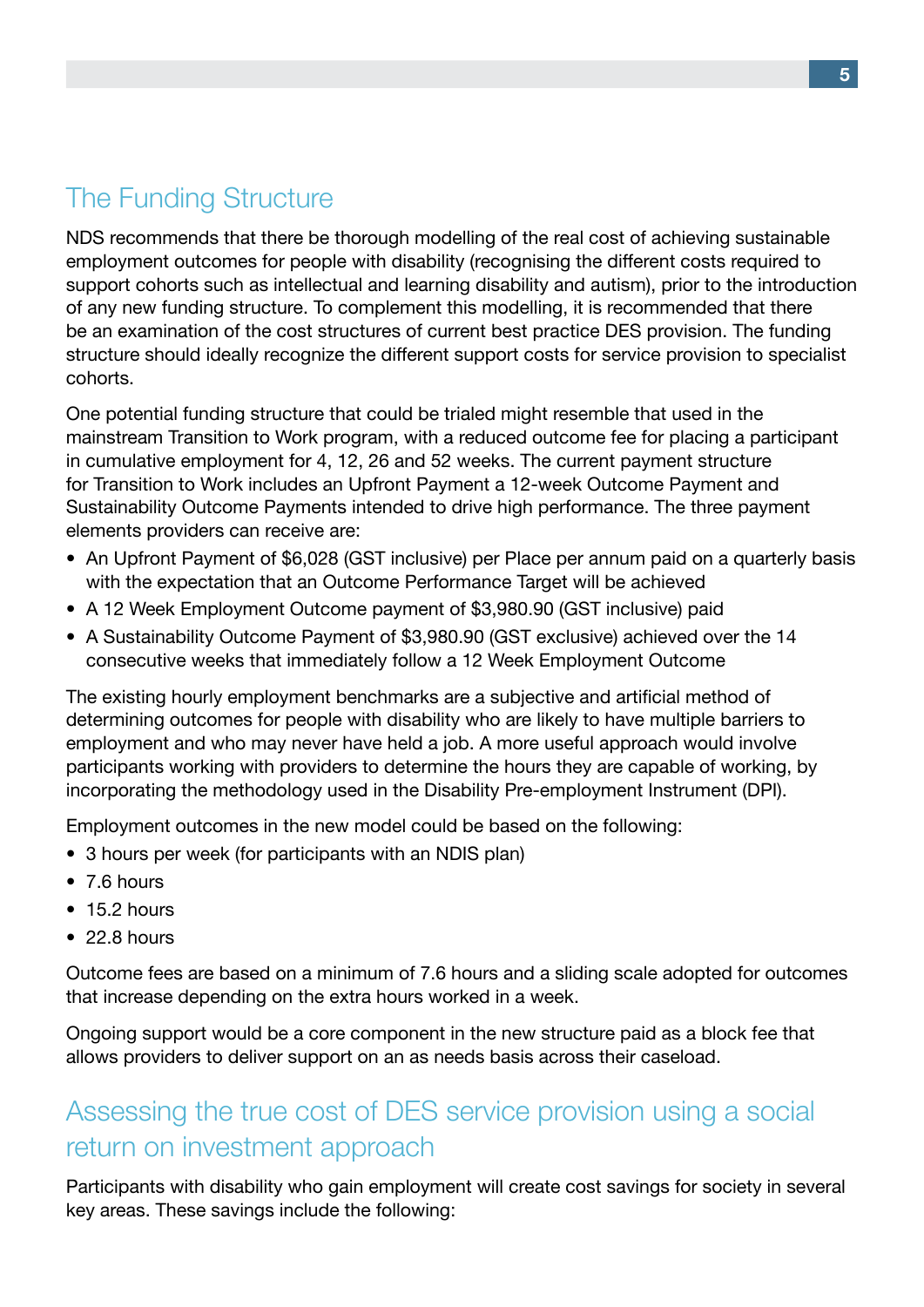- DSP income test recoveries
- Tax paid by employees
- Savings on the provision of community participation programs
- Carers potentially gaining employment
- Improved mental and physical wellbeing arising from employment

The savings arising from people with disability gaining employment can be easily quantified by government for DSP recoveries and taxation paid. These two savings should be included as a matter of course when assessing the true cost of service provision in any new DES program. While the Social Return on Investment (SROI) methodology in Australia is not widely used, it should be included in any new DES program. NDS is keen to assist government to develop an SROI framework that could be used in a new DES program.

### Assessing the quality of employment outcomes

Star ratings are not a realistic indicator of service quality and evidence suggests that service users do not take these into account when choosing a provider.

A core component of the new model should not only be the measurement of employment outcomes but more importantly the quality of those outcomes. The NSDS audits should also be used to measure service quality and participant satisfaction. A net promoter score/system could also be considered so as to capture important real world inputs and observations from participants.

A mechanism should be developed that captures the progress a participant has made on the way to an employment outcome, including satisfaction reports collected from participants on a provider's success in meeting the former's needs.

# Competition in the New Model

A viable number of providers could be based on a per capita count in an ESA. The current ESA boundaries would be retained. A positive weighting for local organisations who can demonstrate an ongoing connection with their community would be a factor when determining the providers in an ESA.

Allowance should also be made for the inclusion of specialist providers (e.g. intellectual and learning disability, hearing impairment, psychosocial/mental health), where there is a demonstrated need in an ESA. This will assist participant choice and control without the conflict and over saturation that the current model is experiencing.

### Recommendations

For any new DES contract, NDS recommends the following:

- Extending the current DES contract until at least mid 2024
- Using this additional time to trial different service delivery models focusing on current best practice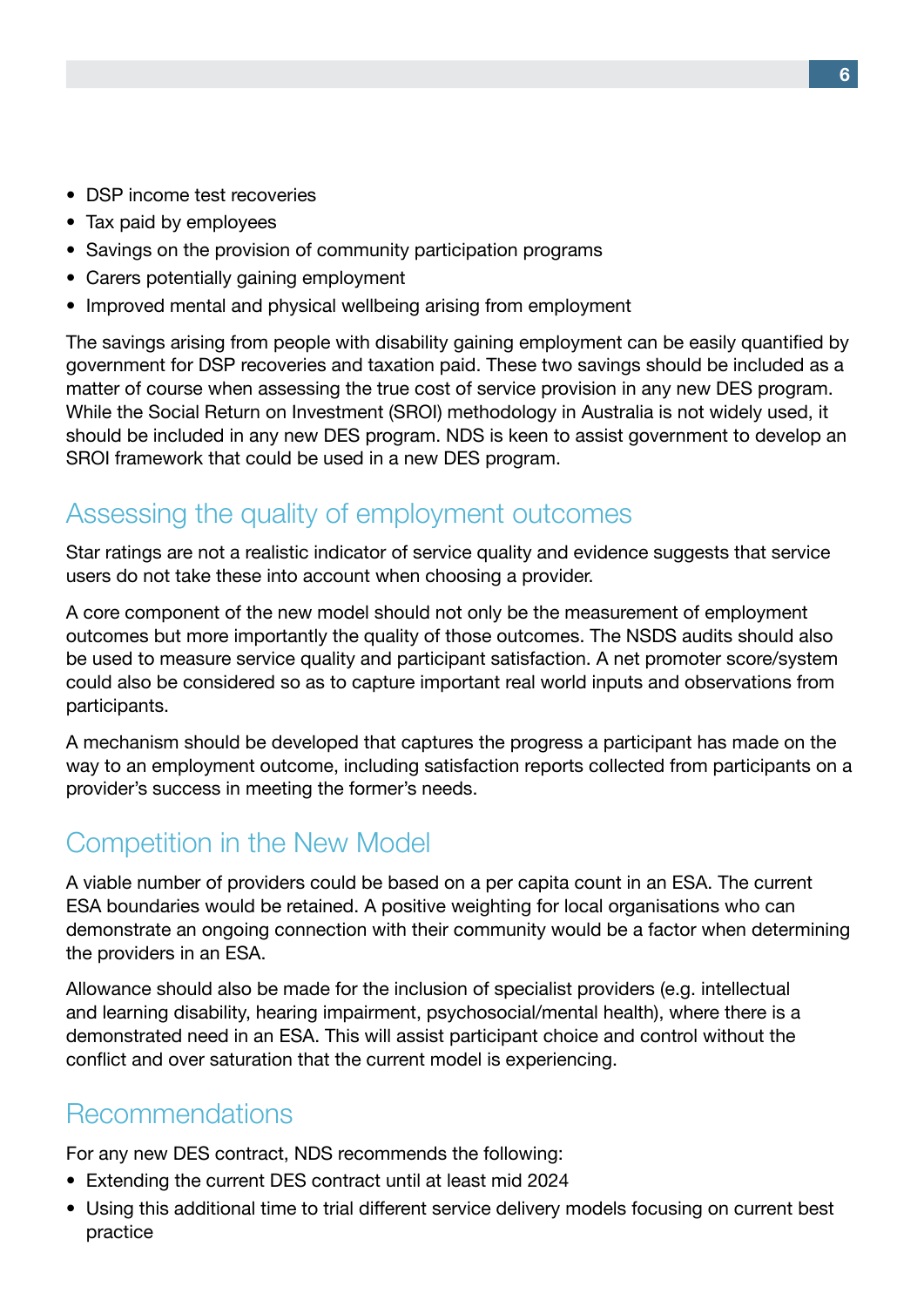- Align any new DES model with the NDIS, rather than NESM
- Undertake significant reform of the assessment and eligibility gateway process
- Investigating which elements of programs for aged jobseekers could be incorporated into **DES**
- Align DES eligibility more closely with the cohort identified in the DSA (Cth) 1986
- Remove any policing of mutual obligation requirements from DES providers
- Trial several possible new funding models, including one like the current Transition to Work funding model
- Incorporate a social return on investment approach to assess the true cost of DES service provision
- Reform the DES performance assessment framework to incorporate measures of service provider quality and participant satisfaction
- Overhaul the process for allocating providers to ESAs, ensuring sufficient inclusion of local and specialist providers

An Appendix is included below identifying six case studies in current DES best practice service provision.

#### January 2022

Contact: Laurie Leigh, CEO National Disability Services p 02 9256 3109 e [laurie.leigh@nds.org.au](mailto:laurie.leigh@nds.org.au)

National Disability Services is the peak industry body for non-government disability services. It represents service providers across Australia in their work to deliver high-quality supports and life opportunities for people with disability. Its Australia-wide membership includes around 1,200 non-government organisations which support people with all forms of disability. Its members collectively provide the full range of disability services—from accommodation support, respite and therapy to community access and employment. NDS provides information and networking opportunities to its members and policy advice to State, Territory and Federal governments.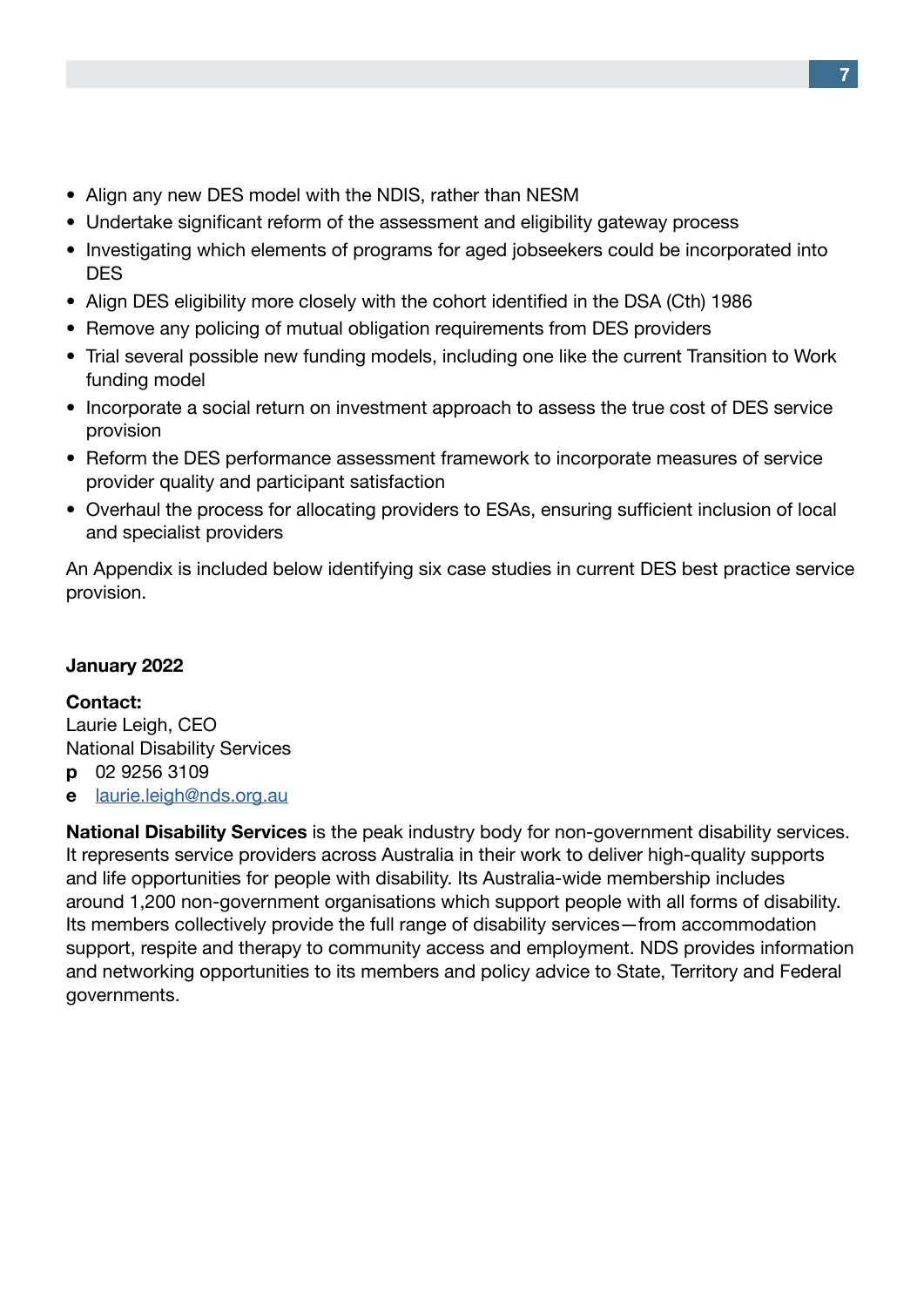## Appendix: DES Provider Case Studies

#### Lara - Customised employment and individualised support models

Lara has Generalised Anxiety Disorder, which made it difficult for her to secure and maintain jobs. Provider support in Stage 1 of the service model focused on building Lara's capacity to manage her anxiety. At first, Lara was unable to attend face to face meetings, so the provider negotiated alternative approaches including teleconferencing. As her trust developed, the provider focused on managing her anxiety and introducing her to group settings. She moved on to achieving her education and employment goals in Stage 2. The provider identified that her interview skills were poor and exacerbating her anxiety. Through coaching and mock interviews, the provider supported Lara successfully in interviews. She was placed in a customer service role with government and the provider mentored her employer in how to manage and support an individual with anxiety. Provider post-placement support, delivered in Stage 3, continued to develop Lara's ability to manage anxiety. She has now reached her 52 week outcome and has been exited as an independent employee.

#### Flynn - School to work transition; Customised employment and individualised support models

Flynn, 18, was referred to the provider by his school. Flynn was regularly suspended from school due to drug use and mental health issues. He struggled with classroom learning and preferred to work with his hands. The provider worked with Flynn and his parents to access treatment for his mental health issues and to address his drug use. Flynn's interest in fishing and mechanics formed the basis of his employment goals. Through local employer networks the provider explored a role with Tailor Made Fish Farms. The owner had a trade background and an affinity with young people who struggled at school. He recognised Flynn's aptitude for problem solving and fixing irrigation. The provider supported the employer to engage Flynn while his treatment was progressing. Flynn was able to exit school and to date has been working for 15 months. His goal is to further his education and secure an apprenticeship in marine mechanics.

#### Eliza - Assistance to find and keep a job; Customised employment and individualised support models; Working with specialist disability cohorts

Eliza, 23, presented to the provider in early 2021 with a limited employment history and a diagnosed anxiety disorder. This manifested in a lack of confidence, social isolation, difficulty interacting with others within the workplace, difficulty managing workplace stress and motivation issues.

Eliza's family background was one of intergenerational welfare dependency. The provider worked intensively with Eliza to ensure that she maintains her Mutual Obligation compliance, despite pressure from one family member who is oppositional to her efforts to overcome her anxiety and retain employment.

Eliza secured a placement with a larger employer. The program of support included health support in addressing Eliza's anxiety, as well as workplace support to address sources of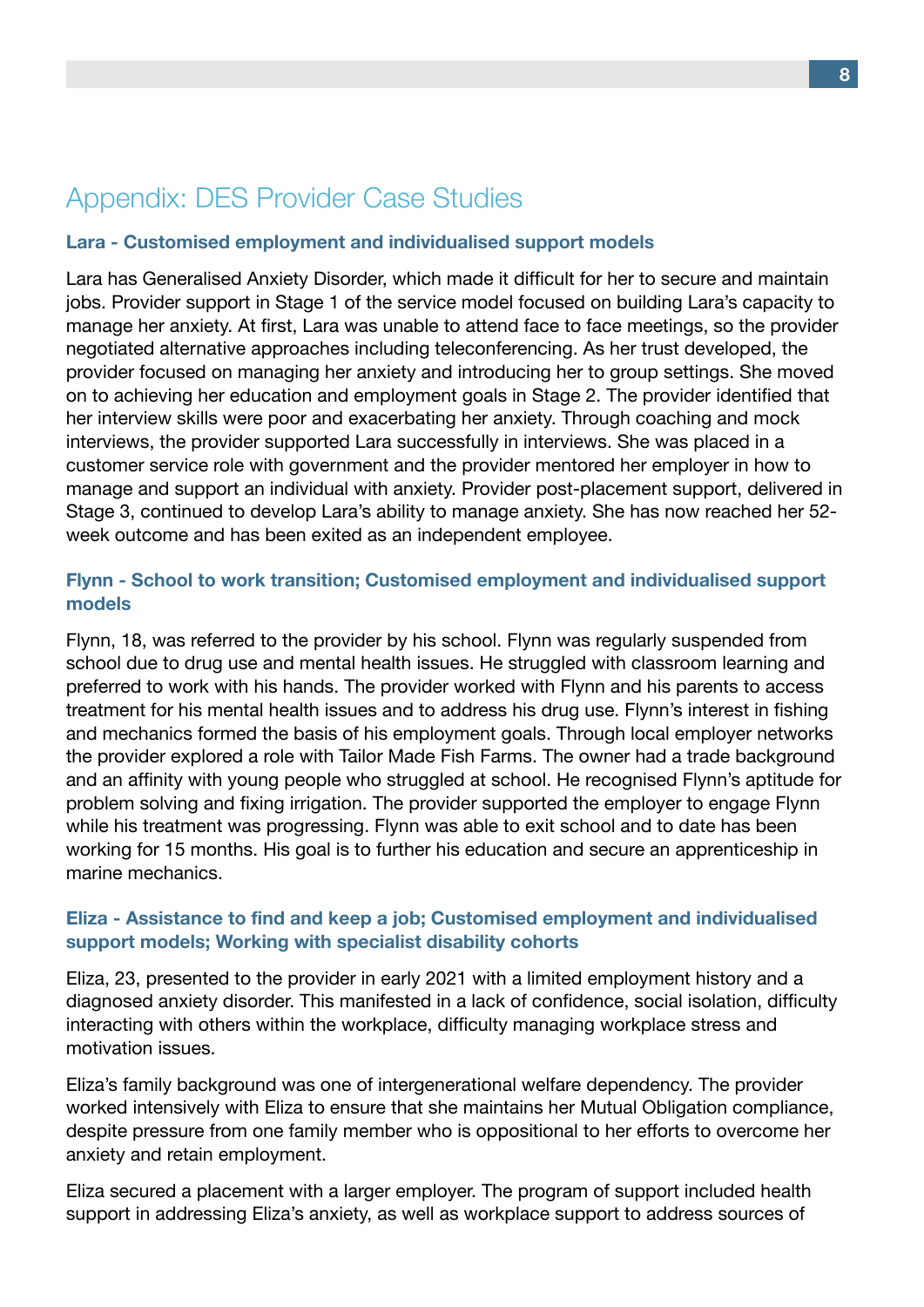anxiety and to implement strategies to address these.

She receives ongoing post-placement support from the provider including liaison with her employer to support symptom management and to improve capacity to cope with workplace stress. The provider facilitated her involvement with support groups to improve her selfconfidence, self-sufficiency and personal responsibility as well as additional support to assist her maintain compliance requirements. Eliza remains employed, has achieved a 26-week outcome and remains on-track for a 52-week outcome.

#### Perry - Assistance to find and keep a job; Customised employment and individualised support models; Working with specialist disability cohorts

Perry, 45, is an ex-offender who was initially referred because of an intellectual disability that impacted on his ability to engage with potential employers. He had a history of drug addiction and travel issues due to losing his licence. The provider partnered with a Senior Community Corrections Officer to ensure that Perry was meeting his obligations with the court, which included regular drug testing.

Because of the provider's strong relationship with a local employer, Perry was placed into a role within two weeks. The provider worked with the employer, Perry and Community Corrections to adjust his court obligations around work. The provider supported him with transport and work readiness so that he could start work and begin training in welding.

Perry breached his court obligations and was returned to prison for 2 weeks. The provider liaised with the employer, who was willing to hold his employment open. Adjustments to the medical support for his drug addiction were made and Perry and the employer received ongoing support from the provider. This resulted in the achievement of a 52-week outcome and Perry's exit from the program with permanent employment.

#### Cass - Assistance to find and keep a job; Customised employment and individualised support models; Gaining skills or a qualification

Cass is in her early 50s and an ex-offender. She had been referred to the DES by a JobActive provider with barriers including mental health and substance abuse issues, caring responsibilities for a disabled child and lack of suitable qualifications.

The provider supported Cass to obtain a Mental Health Care Plan and referred her to a rehabilitation facility to support her substance abuse issues. They enrolled her in a Cert III Logistics / Industry Essentials course.

Cass was placed by the provider in employment within a month. In the post placement support period, the provider engaged its network of referral partners to support access to mental health services and services that assisted her in managing her child's needs. Cass and her employer, received ongoing support from the provider, resulting in sustainable employment.

#### Stefan – Individualized Placement and Support (IPS)

Stefan suffers from Obsessive Compulsive Disorder and a Major Depressive Disorder. Despite struggling with his mental health over the last few years he has been unable to continue living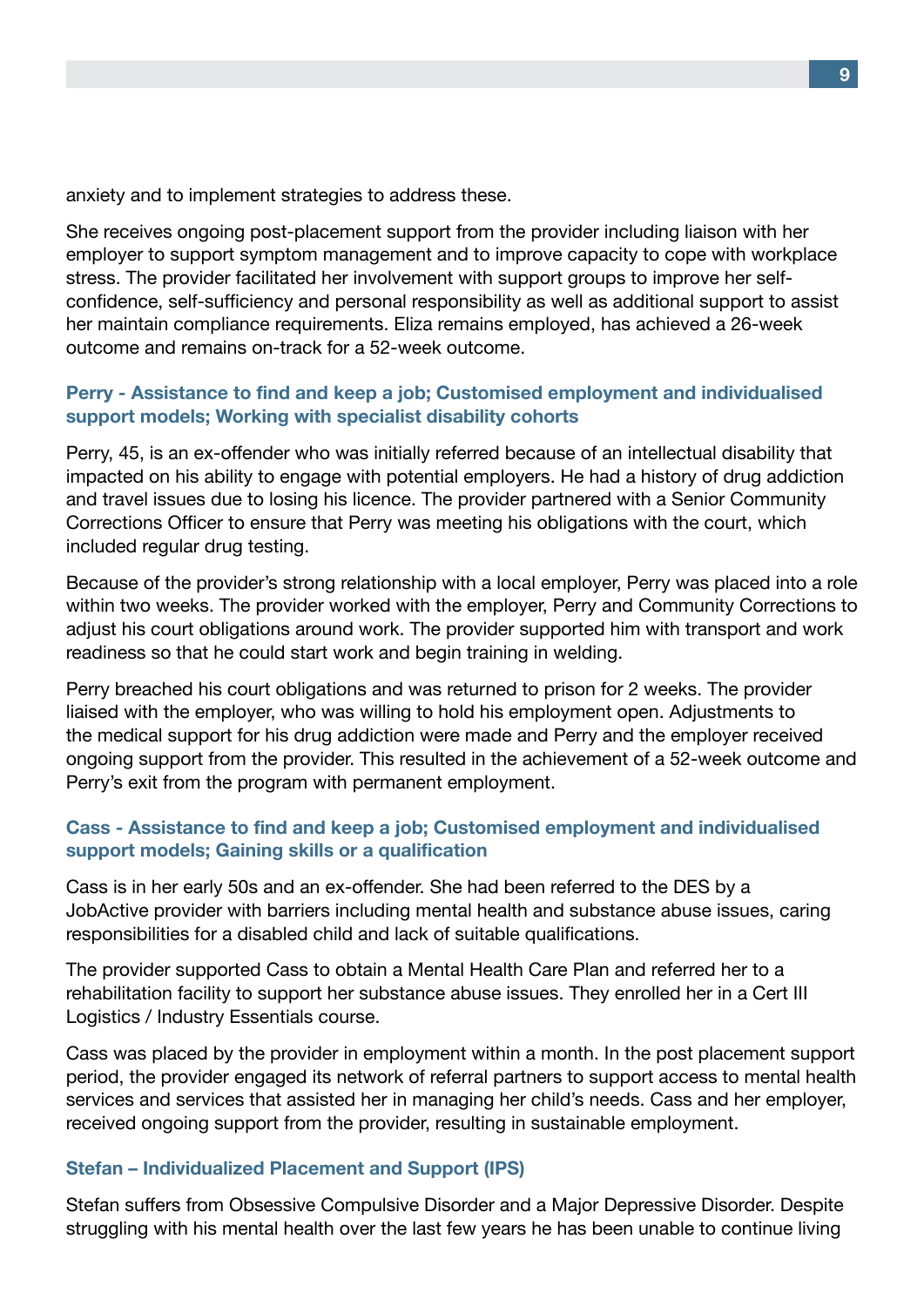in the community and working. Stefan has been a patient at a Continuing Care Unit (CCU) for the past 17 months which is a 35 bed residential facility supporting residents with major mental illness. The facility helps provide independence and support for residents to reach their goals, which may include learning how to manage their illness, housing, support groups, building relationships, dieting and employment. On site at CCU are nurses, allied health professionals, doctors, peer support workers and a designated DES employment Consultant on most days. The provider employment consultant also attends all residents' meetings.

Following a 12 month period where his condition worsened, the provider's employment consultant met Stefan at a resident meeting after his Care Co-ordinator encouraged him to participate in some pre employment activities. Stefan was certain he was not ready for employment or going back to a role in the building industry where he once worked. Stefan expressed an interest in making coffee and discussed doing a Barista Course. The provider paid the cost of Stefan to complete this course and obtain a certificate in Barista Making Basics. Stefan began volunteering at a local Café and over time developed confidence and overcame daily challenges that arose in the workplace.

Stefan soon became a paid employee for 8 hours a week and progressed to Managing the Café with his duties including opening and closing the store, training new staff and volunteers, banking and customer service. Despite some difficult days Stefan has had significant positive changes in his life continues to recover since becoming employed. Stefan now has a goal of securing housing and leaving the CCU and has expressed strong gratitude to the DES provider for assisting him to gain employment.